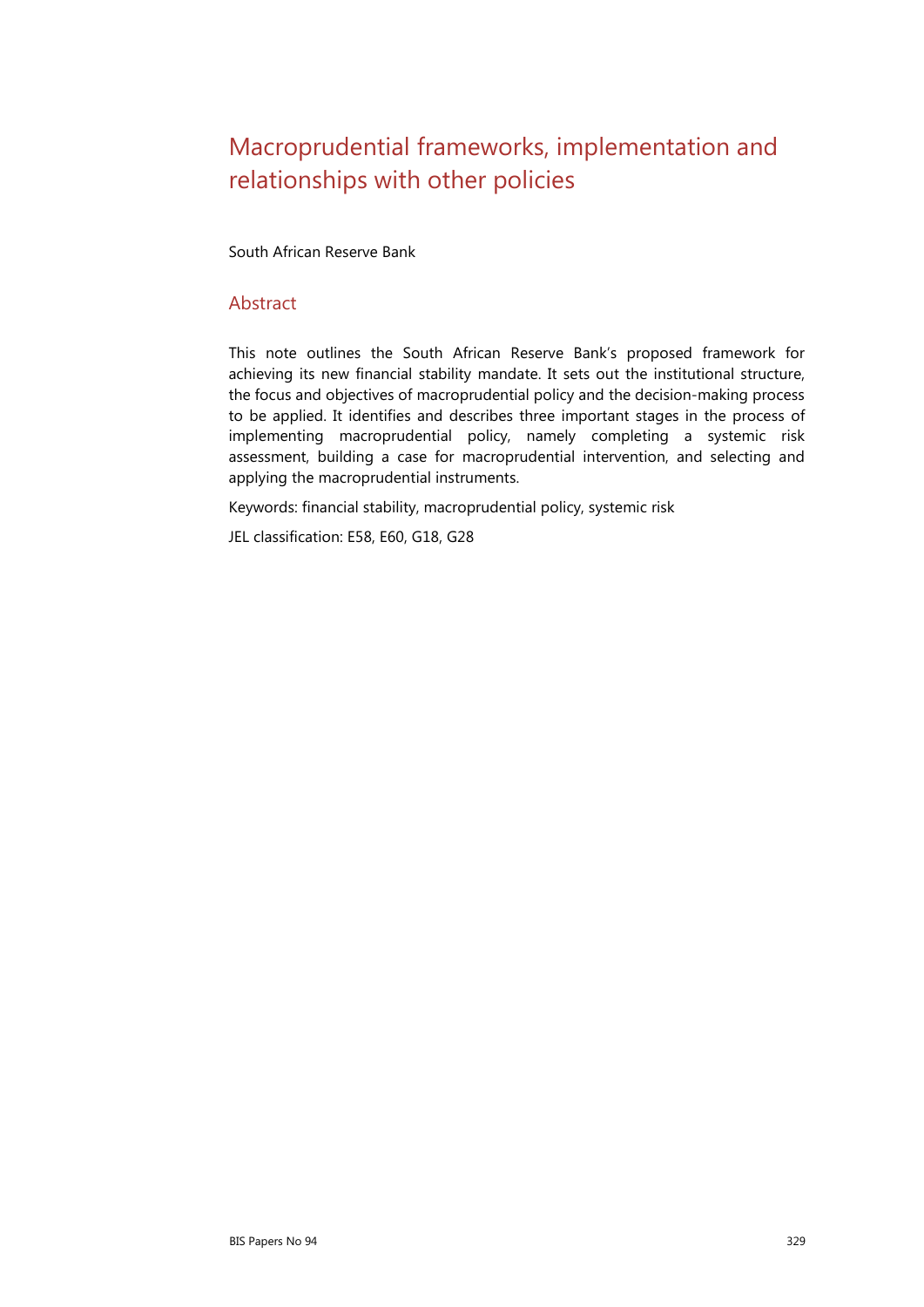### **Introduction**

In line with a growing consensus among jurisdictions globally on the need for a stronger emphasis on systemic risk mitigation in the financial sector, South Africa launched a formal review of its financial sector regulatory framework in 2007. $<sup>1</sup>$  $<sup>1</sup>$  $<sup>1</sup>$  This</sup> culminated in the publication of the Financial Sector Regulation Bill (FSR Bill), which is expected to be promulgated in [2](#page-1-1)017. $^2$  The FSR Bill assigns primary responsibility to the South African Reserve Bank (SARB) for protecting and enhancing financial stability, and seeks to ensure cooperation between supervisory bodies.

South Africa has had limited experience in implementing macroprudential measures, given the stage of development of the new framework and the current phase of the financial cycle. This note outlines the SARB's approach to executing its financial stability policy mandate, focusing on the institutional structure, the goals of macroprudential policy and the decision-making process to be applied when activating macroprudential instruments.

# Institutional framework: who is in charge of macroprudential measures?

The FSR Bill confers on the SARB the mandate to protect and enhance financial stability. $3$  The SARB is tasked with monitoring the financial system for potential systemic risks. Moreover, if a systemic event is imminent or has occurred, the SARB is tasked with maintaining and restoring stability.<sup>[4](#page-1-3)</sup> The SARB must take steps to mitigate risks to financial stability, including advising financial sector regulators and any other organ of the state on the policies to be implemented to mitigate these risks. The SARB must also, at least every six months, publish and table in Parliament

- <span id="page-1-0"></span>In February 2010, the Minister of Finance reaffirmed the role of the South African Reserve Bank in overseeing and maintaining financial stability in a letter to the Governor of the SARB. A year later, the National Treasury published a policy paper entitled "A safer financial sector to serve South Africa better", which stated that "the Reserve Bank is best placed to play the role of a macroprudential supervisor". This was followed by a paper in 2013 entitled "Implementing a twin peaks model of financial regulation in South Africa". The National Treasury has subsequently published several drafts of the FSR Bill since 2013.
- <span id="page-1-1"></span><sup>2</sup> The FSR Bill was tabled in Parliament on 27 October 2015. Subsequent to this, the Standing Committee on Finance held a series of public hearings and invited public submissions on the FSR Bill. On 21 July 2016, the National Treasury published a comprehensive comments' matrix that responded to comments submitted, as well as a further draft of the FSR Bill that reflected proposed drafting changes. Following further comments by the Committee and stakeholders, a new comments matrix and revised draft of the FSR Bill were published on 21 October 2016. References here refer to this most recent draft.
- <span id="page-1-2"></span>The definition of financial stability as presented in this paper stresses the importance of resilience and confidence, as discussed by Tucker (2011).
- <span id="page-1-3"></span><sup>4</sup> "A systemic event means an event or circumstance, including one that occurs or arises outside the Republic, that may reasonably be expected to have a substantial adverse effect on the financial system or on economic activity in the Republic, including an event or circumstance that leads to a loss of confidence that operators of, or participants in, payment systems, settlement systems or financial markets, or financial institutions, are able to continue to provide financial products or financial services" (extract from Chapter 1 of FSR Bill (2016)).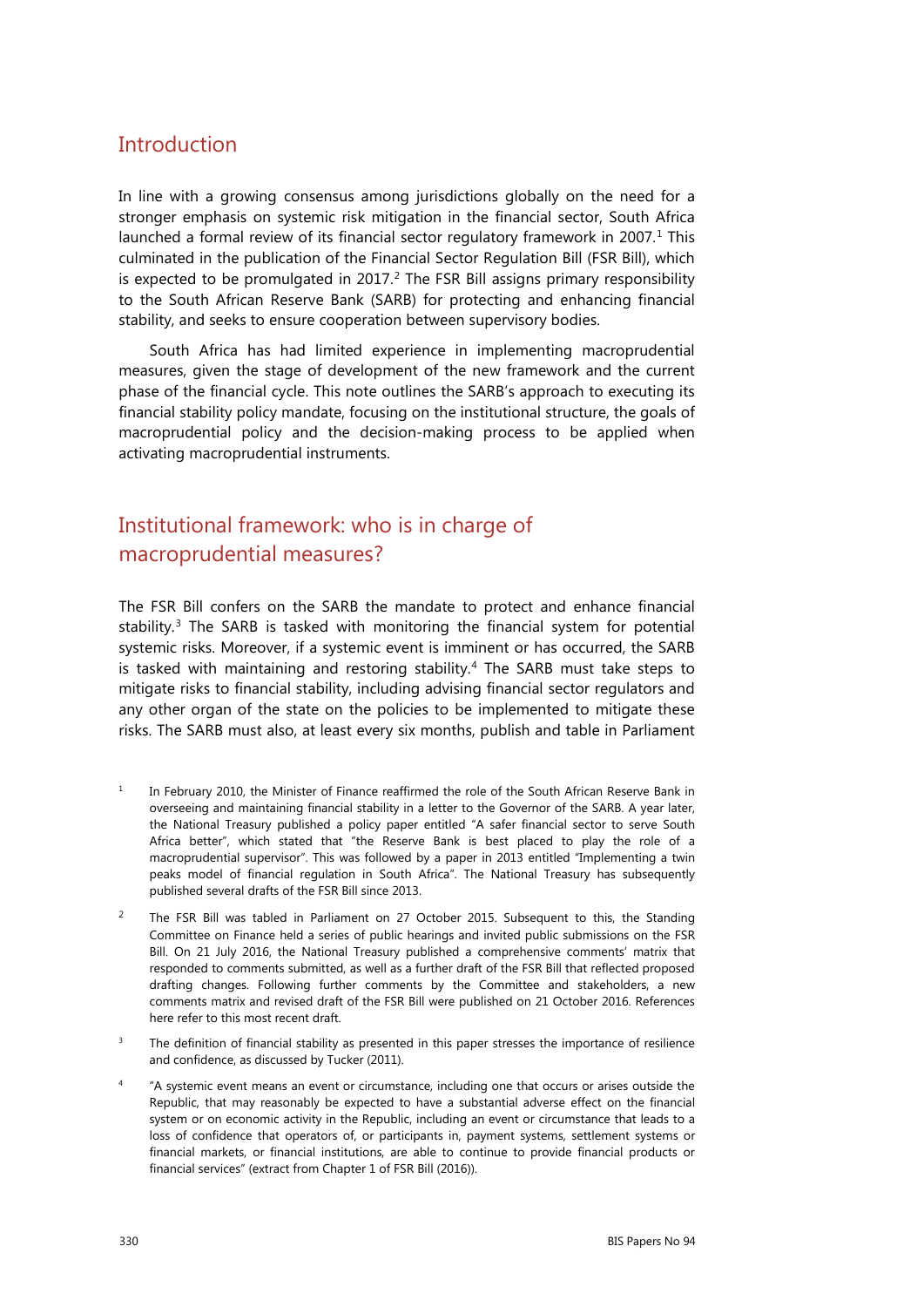a financial stability review that identifies and assesses risks to financial stability, and provides an overview of subsequent steps taken by it and other financial sector regulators to address the risks identified.

The FSR Bill seeks to ensure cooperation, collaboration, coordination and consistency between the Financial Sector Conduct Authority, the Prudential Authority, the National Credit Regulator, the SARB and other organs of the state supporting financial stability. The Governor of the SARB may direct financial sector regulators, in writing, to provide the SARB with information and to assist the SARB in meeting its financial stability responsibilities by acting in accordance with the directive when exercising their powers.<sup>[5](#page-2-0)</sup>

The FSR Bill also provides for the establishment of an advisory committee, the Financial Stability Oversight Committee (FSOC), to be chaired by the Governor of the SARB, and to include member representatives from the SARB, the National Treasury and financial regulators.<sup>[6](#page-2-1)</sup> The FSOC will meet at least every six months. Its primary objectives are to support the SARB when it performs its functions in relation to financial stability, and to facilitate cooperation and coordination of actions among financial sector regulators and the SARB in matters pertaining to financial stability.

The FSOC will serve as a forum for representatives of the SARB and the financial sector regulators to discuss their activities in pursuit of financial stability. It will also make recommendations to the SARB on the designation of systemically important financial institutions (SIFIs), and advise the Minister of Finance and the SARB on steps to be taken to promote and maintain financial stability, as well as on matters relating to crisis management and prevention. In addition, the FSOC will make recommendations to other organs of the state regarding appropriate steps for them to take to assist in promoting, protecting, or maintaining financial stability, or managing or preventing risks to financial stability.

Within the SARB, macroprudential policy formulation in pursuit of the financial stability mandate will be the responsibility of the Financial Stability Committee (FSC). The FSC was established in 2000 and was recently restructured in accordance with the SARB's enhanced mandate. The FSC has overlapping membership with the Monetary Policy Committee (MPC) of the SARB, which facilitates communication between the committees, and the coordination of macroprudential and monetary policies.[7](#page-2-2) In addition to MPC members, the FSC also includes senior SARB officials who represent relevant areas of the Bank. The FSC meets quarterly, or as frequently as required. Once the FSR Bill is promulgated, the FSC will issue a press statement following its meeting.

<span id="page-2-2"></span>See, for example, the discussion in Kohn (2015).

<span id="page-2-0"></span><sup>&</sup>lt;sup>5</sup> See section 18 of the FSR Bill (2016).

<span id="page-2-1"></span>In terms of the draft Bill, the FSOC will consist of the following members: the Governor of the SARB; the Deputy Governor of the SARB responsible for financial stability matters; the Chief Executive Officer of the Prudential Authority; the Commissioner of the Financial Sector Conduct Authority; the Chief Executive Officer of the National Credit Regulator; the Director-General of the National Treasury; the Director of the Financial Intelligence Centre; and a maximum of three additional persons appointed by the Governor.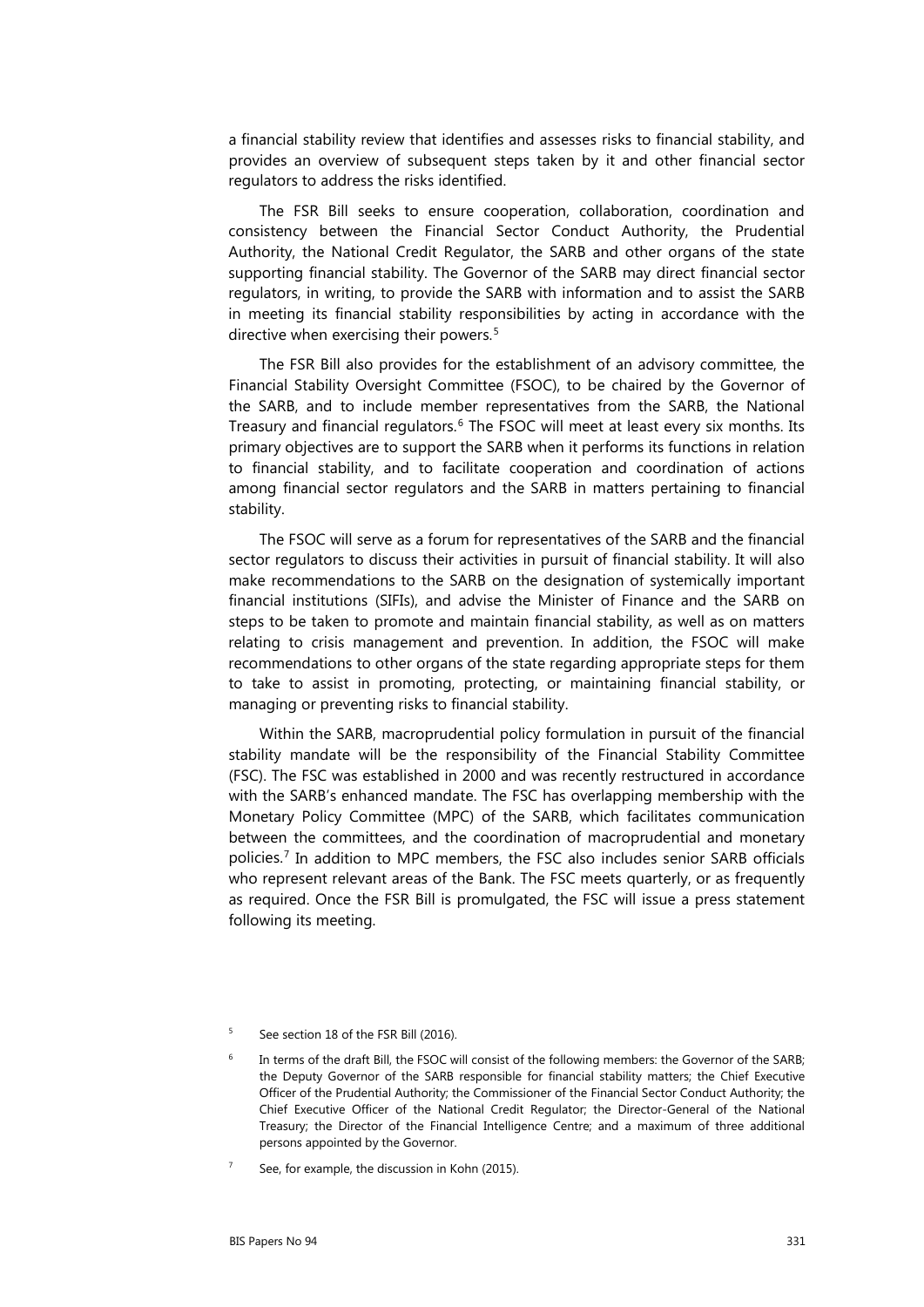### What are the goals of macroprudential policy?

Macroprudential policy has two broad goals that are not mutually exclusive: first, to strengthen the resilience of the financial system to economic downturns and other adverse aggregate shocks; and second, to lean against the financial cycle and prevent the buildup of excessive financial risks, and reduce the likelihood or extent of a financial crisis. For macroprudential policy to be successful intermediate policy objectives must be identified, such as:

- preventing excessive<sup>[8](#page-3-0)</sup> growth of credit, asset prices and leverage;
- reining in excessive lending and funding maturity mismatches;
- limiting direct and indirect concentrations of exposure to the same markets, products and institutions; and
- reducing moral hazard by avoiding situations where financial institutions increase their exposure to risk in the expectation that the government will bail them out in the event of an adverse outcome.

The focus of the macroprudential policy framework presented here is on the prevention of risk build-up and its propagation,<sup>[9](#page-3-1)</sup> while the framework for the resolution of financial institutions is presented elsewhere (National Treasury, SARB and FSB (2015)). A sound macroprudential policy increases the resilience of the financial system against adverse aggregate shocks by establishing buffers that help to cushion the impact of such shocks on financial institutions while sustaining the provision of financial services and credit to the economy. It focuses on the interactions between financial institutions, infrastructure, markets and the real economy. By contrast, microprudential policy assesses the risks individual institutions are exposed to without taking into account the state of the financial system and the economy.

Macroprudential policy focuses on the risks that are generated endogenously. It aims to mitigate the build-up of systemic risks over time (cyclical dimension) by limiting the procyclical feedback effects that can emerge between excessive credit growth and asset prices and by discouraging unsustainable increases in leverage and risky funding strategies. Macroprudential policy tools are also aimed at holding back the build-up of systemic vulnerabilities within the financial system (structural dimension) by reducing concentration risks that arise from common exposures or direct balance sheet linkages. It is important for macroprudential policy to keep its focus on limiting systemic risks and vulnerabilities, and not on broader objectives.

<span id="page-3-0"></span>The Bank will use its discretion in deciding what it considers to be excessive growth. In the case of credit, a sustained period above the trend growth rate would be a starting point. With respect to asset prices, different valuation metrics will be used to assess whether growth rates are significantly above their historic average.

<span id="page-3-1"></span>See the discussion in Goodhart and Perotti (2013).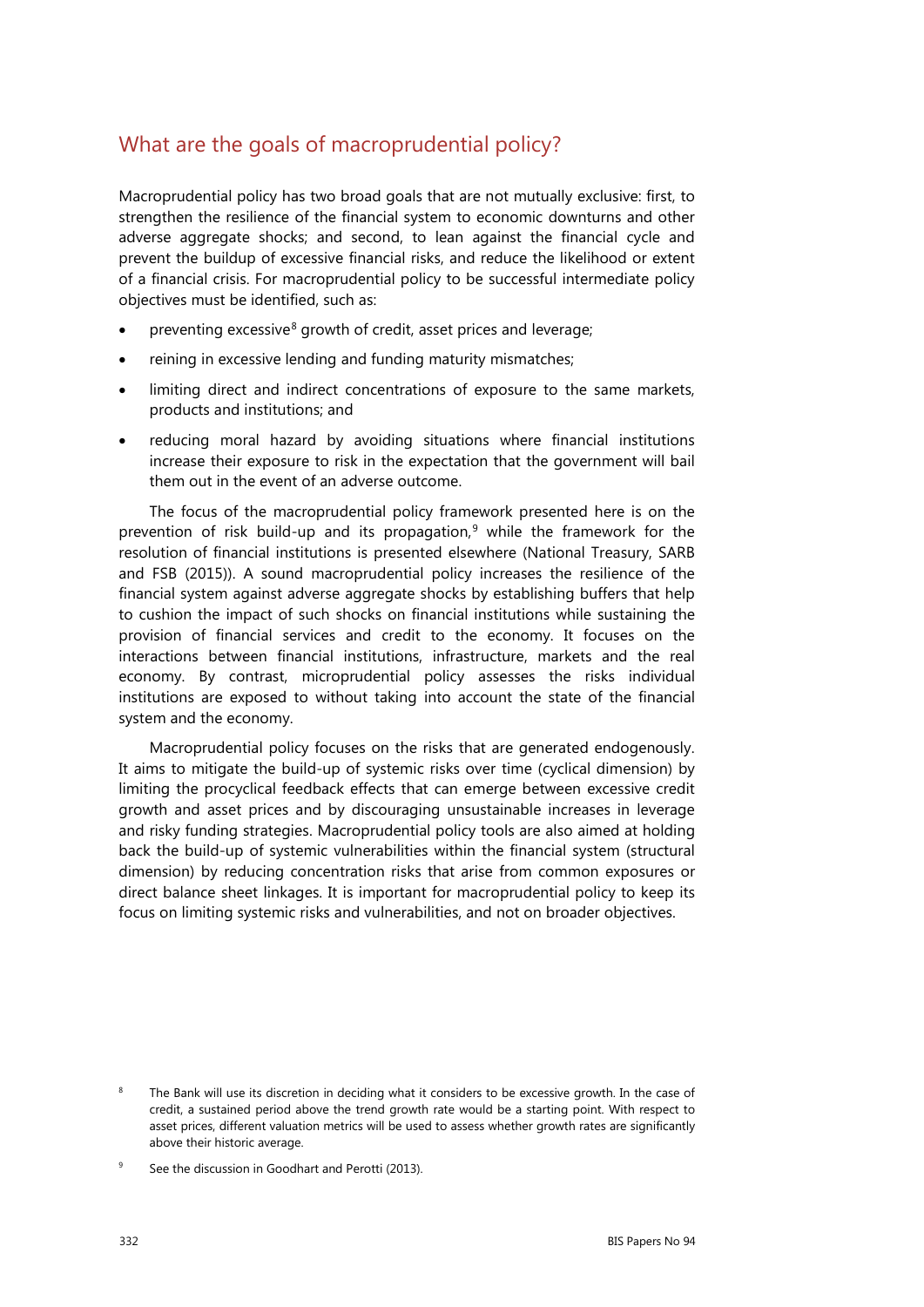## How are decisions concerning macroprudential policy made?

Three key steps can be identified in the policy process leading up to the activation of macroprudential tools: (i) completing a systemic risk assessment; (ii) building the case and establishing the motivation for policy intervention; and (iii) choosing and implementing the macroprudential instruments.

#### Systemic risk assessment

The first step requires monitoring of the financial system and completion of a systemic risk assessment. The monitoring efforts focus on vulnerabilities that facilitate the propagation of adverse shocks rather than on the shocks themselves (eg Adrian et al (2015) and Bernanke (2013)), and comprise a risk analysis of SIFIs, as well as of so-called "shadow banks", asset markets and the non-financial sector. The risk assessment uses indicators that confirm the build-up of imbalances in the financial system.

The following are examples of indicators used for assessing systemic risk:

- Macroeconomic: assessment and monitoring of the level of leverage and general credit market conditions.
- Financial sector: measures related to maturity and currency mismatches that point to funding vulnerabilities in the financial sector. Changes to lending standards are assessed to determine the level of risk appetite. The resilience of the financial sector to severe adverse market conditions is also assessed through periodic stress tests.
- Market-based: assessment of asset market conditions using residential and commercial property prices and stock valuations in equity markets. Government and corporate bond spreads, credit default swap spreads and measures of risk premiums could be used to assess funding and credit market conditions.
- Qualitative information: assessment of data such as credit underwriting standards, asset quality and credit conditions.

According to the Bank for International Settlements' guidelines,<sup>[10](#page-4-0)</sup> such indicators should provide useful signals relating to the build-up of vulnerabilities ahead of a crisis. However, they are imperfect in that they could also issue false signals. Therefore, the indicators should be interpreted with caution when used for policy formulation. The set of indicators used by the SARB may vary over time as circumstances dictate. An analysis of these indicators is published in the biannual *Financial Stability Review* of the SARB.

#### The case for macroprudential policy

Following a systemic risk assessment, the next step is to determine whether there is a case for policy intervention. The SARB would need to satisfy itself that, even with

<span id="page-4-0"></span><sup>&</sup>lt;sup>10</sup> Bank for International Settlements (2012).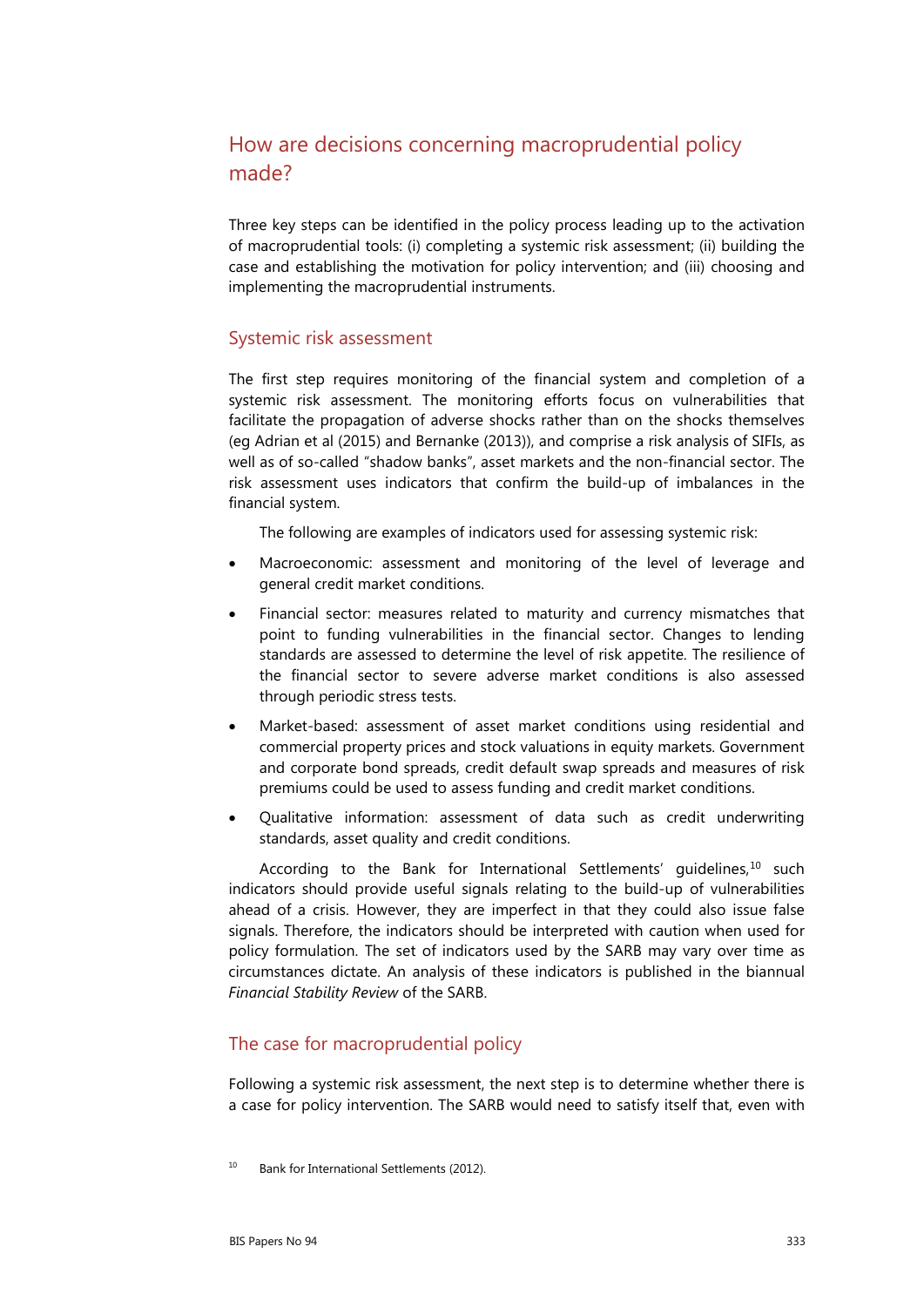appropriate prudential supervision and monetary policy, the level of risk and its distribution across the financial system could intensify if it remained unattended. In this regard, an assessment of the suitability of monetary and/or microprudential policy would precede any decision on the need for macroprudential intervention.

Price stability and financial stability are mutually dependent policy objectives. Price stability is a necessary condition for financial stability, but it is not sufficient by itself. The effectiveness of monetary policy in addressing financial vulnerabilities arising from leverage and maturity transformation is not well established; prudential or supervisory action is likely to be more targeted.. The promotion of financial stability by means of interest rate changes may increase the volatility of inflation and employment, more so if high interest rates are required. There is evidence that low interest rates contribute to higher leverage and increased reliance on shortterm funding. Though higher interest rates may mitigate such vulnerabilities, prudential limits on leverage and short-term funding, as well as tighter underwriting standards are likely to be a better targeted and more effective method for addressing them.<sup>[11](#page-5-0)</sup>

In building the case for macroprudential policy intervention, it is important to conduct a cost-benefit analysis and to weigh the possible trade-offs involved in failing to anticipate a crisis that is building up and implementing measures that are not needed (Freixas et al (2015)). While macroprudential tools have costs, so too does inaction (the Great Financial Crisis serves as a reminder of this). Timing policy action is also important. A belated policy intervention is often ineffective as there is insufficient time for measures to take effect, resulting in a further deterioration of financial conditions. Similarly, a badly timed deactivation of the tools could lead to undesirable outcomes, with a deleterious policy signal effect to markets and the potential to amplify procyclicality.

#### Selection and deployment of macroprudential instruments

Macroprudential policy tools are intended to target the sources of systemic risk, such as liquidity and maturity mismatches, leverage and interconnectedness. Although the discussion here is focused mainly on the banking sector, it is clear that systemic vulnerabilities could also arise from non-bank SIFIs, the emerging 'shadow banking' sector, asset markets or the non-financial corporate sector. The macroprudential policy framework would have to consider this. It is important to confirm the appropriateness of tools before implementing them and to evaluate whether it is feasible to assess their possible impact. Each instrument should be related to an intermediate policy target(s) in order to track its success, or lack thereof, in reducing either procyclical or structural risks. The purpose of such instruments is to respond to the financial cycle. During an upward phase of the financial cycle, the macroeconomic backdrop should be able to support a tightening in financial conditions if a vulnerability is identified. Macroprudential instruments could be applied with a view to targeting a specific sector. The successful implementation of macroprudential instruments will depend on the ability to identify and assess systemic vulnerabilities, and on an appropriate and well-timed

<span id="page-5-0"></span><sup>&</sup>lt;sup>11</sup> Speech by Federal Reserve Chair, Janet Yellen (2014).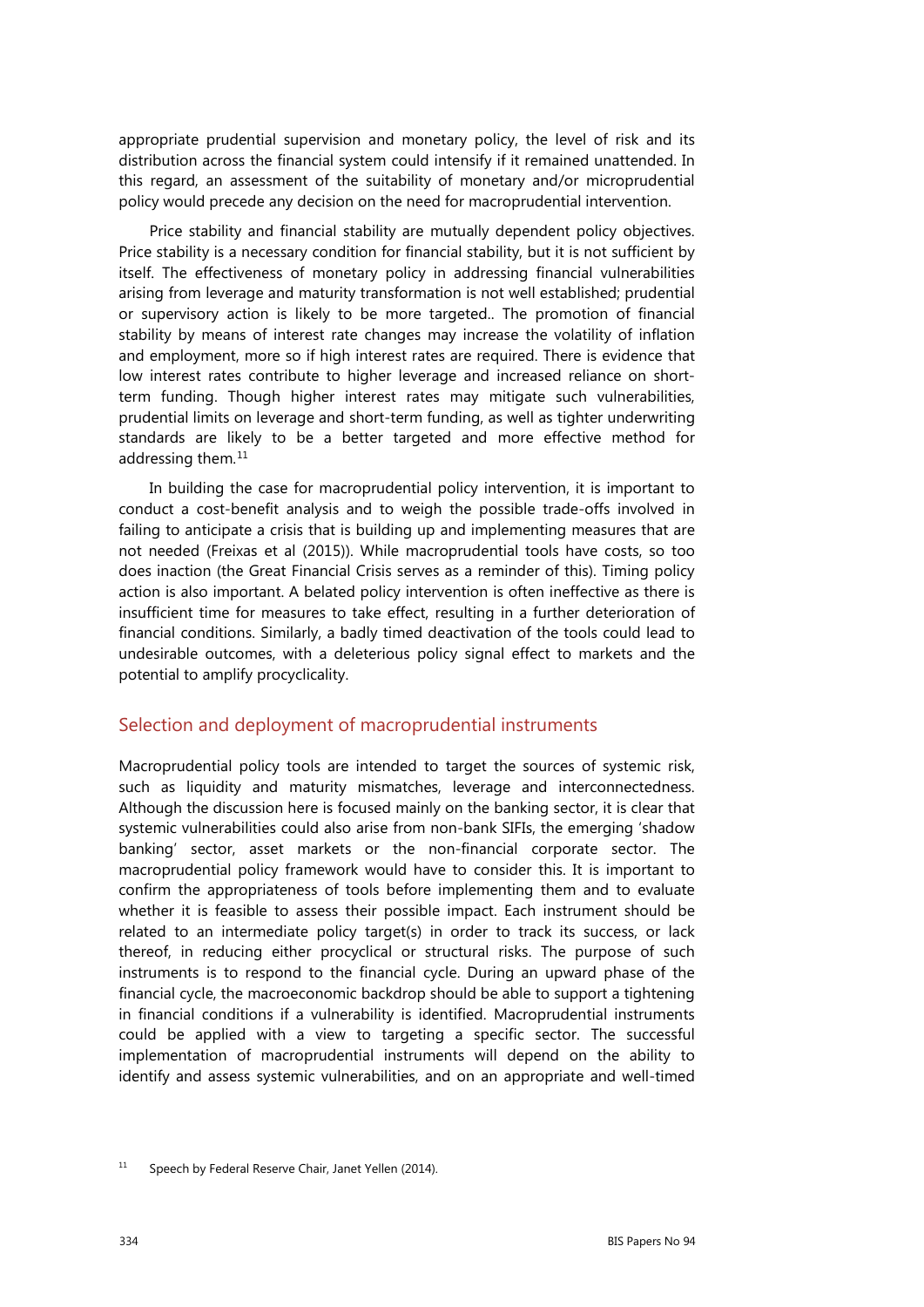intervention. Poor implementation timing could have undesirable and unintended consequences.

An important subset of macroprudential instruments is microprudential tools that target specific sectors of the economy with a macroprudential focus. The generic design of some of these instruments stems from supervisory and regulatory agreements crafted at the multilateral level. One example is the Basel III countercyclical capital buffer that should be introduced when the economy is in an upswing (and the ratio of credit to GDP is above its long-term trend) and could be de-activated when the cycle turns. This instrument, designed at the multilateral level, is susceptible to being adapted to local conditions and applied to the domestic banking sector using national credit growth and GDP data.[12](#page-6-0)

The selection of macroprudential instruments and their implementation will be guided by three main criteria, namely effectiveness, efficiency and transparency. [13](#page-6-1) First, effective implementation of macroprudential instruments demands a focus on instruments with well-understood transmission mechanisms. Despite idiosyncratic elements and still limited and preliminary econometric evidence on their effectiveness, [14](#page-6-2) a better understanding of the transmission mechanisms could be gained from other countries' experiences. . [15](#page-6-3) The phase of the financial cycle may also be relevant in selecting macroprudential instruments as policy instruments may well work differently in different phases. Some research shows that macroprudential tools may be less effective in their response to a downturn in the wake of an adverse event than when mitigating risks during upswings (eg Claessens et al (2014)). Decision-making under macroprudential policy is largely an unchartered territory but its effectiveness should improve over time.

Second, efficiency is to be assessed against the instrument's ability to avoid any unintended consequences and adverse effects. The effects of credit flows and economic activity are important in this regard. An ex post assessment based solely on the implementation of a single policy instrument could encounter difficulties, as episodes of financial instability do not occur as frequently as other events, eg price instability. The list of instruments available will probably evolve over time as new events develop and experience is gained.

Third, policy-making, decision-making and implementation actions demand effective transparency. In selecting the instruments, the focus should be on instruments with applications characterised by transparency, simplicity and predictability. This would enhance the understanding, communication and operation of macroprudential policies.

- <span id="page-6-0"></span><sup>12</sup> See Schoenmaker and Wierts (2011).
- <span id="page-6-1"></span><sup>13</sup> Bank for International Settlements (2012).
- <span id="page-6-2"></span><sup>14</sup> See the survey by Galati and Moessner (2013).
- <span id="page-6-3"></span> $15$  See Lim et al (2011) and Cerutti et al (2015 and 2016).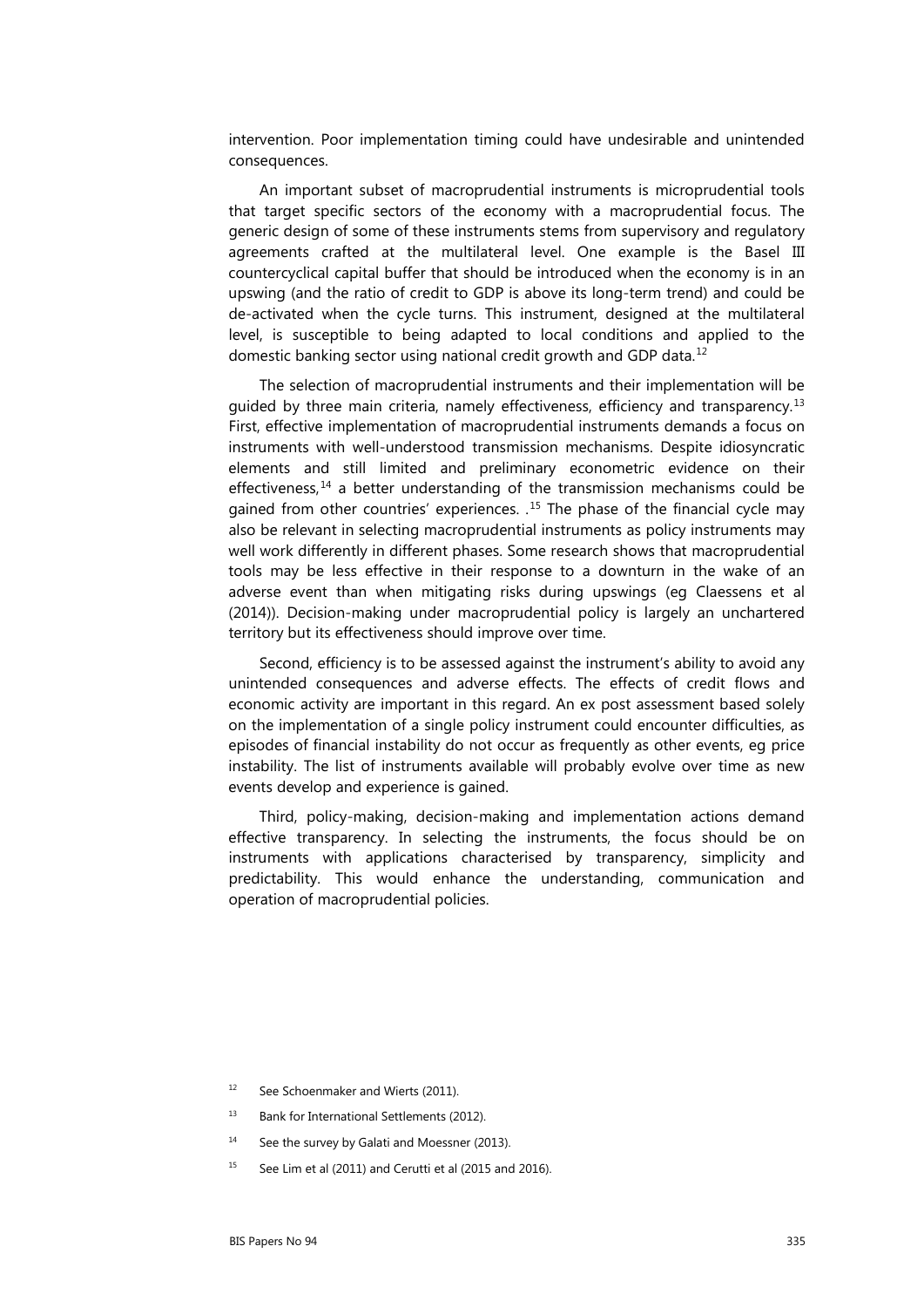# What is the relationship between macroprudential and other policies?

Coordinating policies that have a bearing on financial stability is challenging. Macroprudential policy clearly overlaps and interacts with monetary policy. Both are aimed at economic stability and maximising sustained long-term growth. However, coordination between those two policies and with other policies is also important. For example, when international capital mobility is high, some recent literature suggests that macroprudential capital flow management measures – controls aimed at mitigating externalities to reduce the risk of financial crises – may be considered. There are also both complementarities and possible conflicts with fiscal, microprudential, capital control, bank insolvency resolution and competition policies. Furthermore, cross-border operations make the assessment of systemic risk more difficult, while requiring bilateral and multilateral coordination agreements and consultation with authorities in other jurisdictions. Well-established mechanisms that facilitate consultations between different authorities need to be in place to ensure the effective coordination of policies. Research into policy coordination issues is part of the SARB's current research agenda, as is the case in many other jurisdictions.

### Conclusion and the way forward

The promulgation of the FSR Bill will provide the SARB with the necessary legal powers to pursue its financial stability mandate. This note outlines the SARB's approach to achieving that mandate. It identifies and describes three important steps in the process of making active use of macroprudential instruments, namely assessing systemic risk, building the case for macroprudential intervention, and selecting and applying the relevant macroprudential instruments.

Further information regarding policy instruments, their use and impact on financial system stability will be published in a regular section in the biannual *Financial Stability Review*. Additional details will also be communicated in press releases and regular speeches by the Governor and Deputy Governors of the SARB.

### Reference

Adrian T, D Covitz and N Liang (2015): "Financial stability monitoring", *Annual Review of Financial Economics*, vol 7, pp 357–95.

Bank for International Settlements, Committee on the Global Financial System (2012): *Operationalising the selection and application of macroprudential instruments*, *CGFS Papers*, no 48, December.

Bernanke, B (2013): "Monitoring the financial system", speech at the 49th Annual Conference on Bank Structure and Competition, 10 May.

Cerutti, E, S Claessens and L Laeven (2015): "The use and effectiveness of macroprudential policies: new evidence", *IMF Working Papers*, no 15/61.